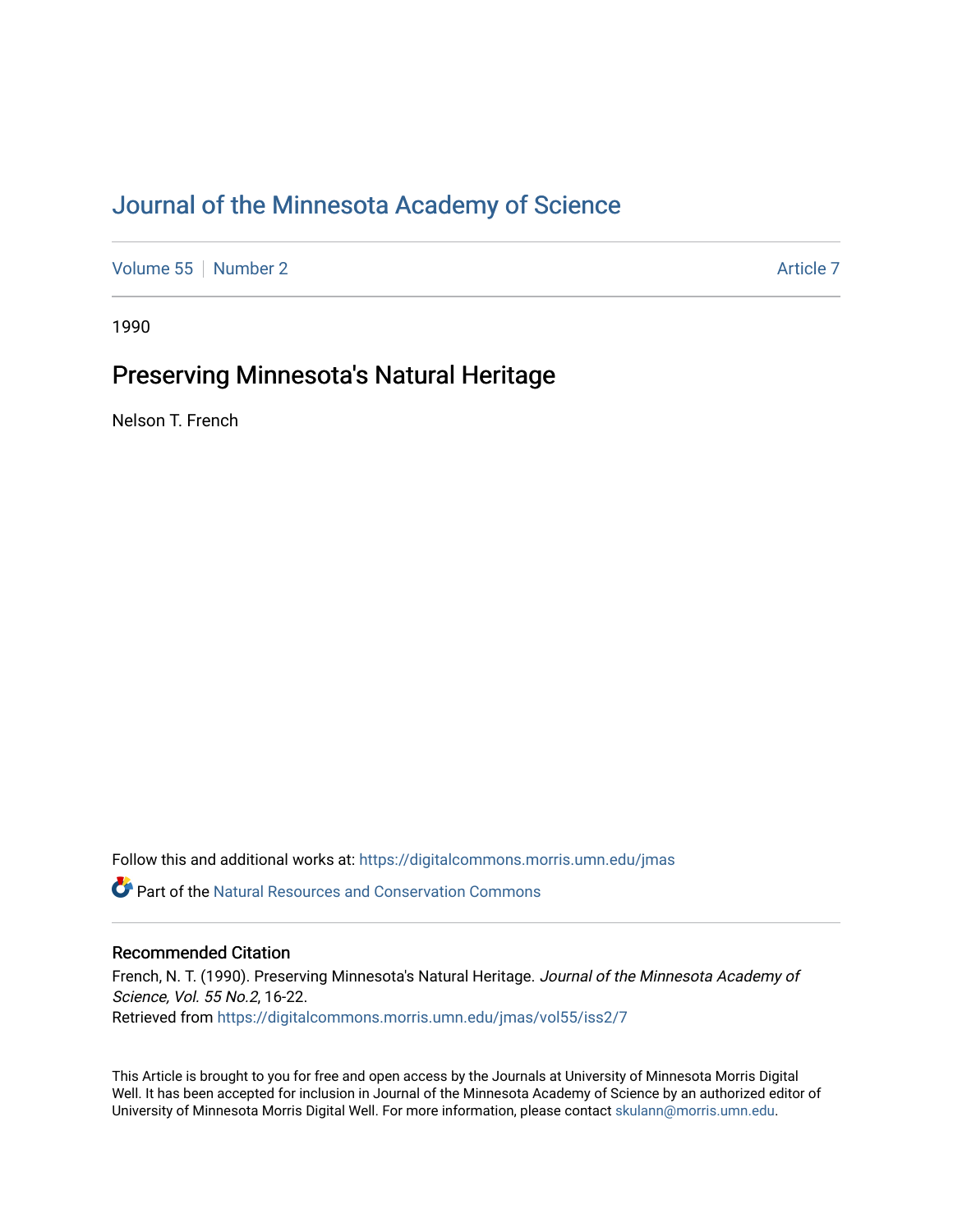# **Preserving Minnesota's Natural Heritage**

NELSON T. FRENCH

### **Introduction**

Minnesota has a rich natural resource base that can be preserved only by maintaining and expanding private and public conservation programs that contribute toward the protection of forests, soils, waters, native plants, wildlife, natural communities, and endangered species. Although efforts to protect Minnesota's natural heritage have been a model for the Midwest, increasing pressure to plow up prairie, drain wetlands, consume old growth forest resources, and urbanize the landscape continue to erode an everdecreasing base of natural habitat. Significant alteration of our state's presettlement biological communities has occurred and, in spite of conservation laws and rules adopted over the last 50 years, alteration and destruction continue at an alarming rate. We cannot rest on our laurels, nor can we feel our efforts are sufficient simply because we are doing a better job protecting our natural heritage than are neighboring states. Public and private agencies must inventory their existing land base and private lands to identify existing remnants of natural communities and seek appropriate legal protection for these areas. Efforts to restore presettlement natural communities need to be greatly accelerated. Protection of larger landscapes will be required to insure perpetuation of our diverse plant and wildlife populations and communities. Local government is in a unique position to facilitate conservation and preservation of our most precious resources and improve water quality, while allowing for appropriate economic development. Conservationists are acting locally to bring the public's concern with preservation of our natural heritage to the attention of decision-making bodies at the county and township level. The citizens of Minnesota have an opportunity to seek appropriate actions to preserve natural ecosystems by the year 2000 and recommit to Minnesota's state environmental policy adopted by the legislature in 1973.

#### **Presettlement Minnesota: A Diverse Landscape**

Three hundred years ago Minnesota's fish, wildlife, native plants, and the natural communities supporting them required no formal protection of management from private or public organizations. Vast grasslands were alive with bison, prairie chickens, antelope, and radiant blooming wildflowers; lakes and rivers were teeming with bass, walleye, and sturgeon; and massive flocks of waterfowl and other migratory species produced thunderous, deafening roars around numerous prairie pothole lakes.

Presettlement Minnesota contained a wide array of ecosystems supporting over 2,500 species of vascular plants and higher animals. This impressive diversity reflected the meeting of three major biomes (Figure 1) in Minnesota: the northern coniferous forest; the eastern deciduous forest; and the tallgrass prairie.

**Significant alteration of our state's presetdement biological communities has** oc**curred and, in spite of conservation laws and rules adopted over the last 50 years, alteration and destruction continue at an alarming rate.** 

Minnesota's native biological communities and vegetation types have been defined by complex interactions between climate, soil, landform patterns, and natural disturbances such as glaciers, fire, and drought. When present climate conditions were established in the post-glacial period, Minnesota was located at the point of continental transition between forest lands and grasslands. The natural vegetation extended from the dense coniferous and northern hardwood forests of northeastern Minnesota, through the transition zone in which oak and maple-basswood forests gave way to the mixture of hardwoods and the prairie to west and southwest. Rough estimates are that in presettlement times approximately 66 percent of Minnesota's 54.7 million acres was under forest cover of some type and 34 percent native prairie.

A more detailed analysis resulting from overlaying vegetative cover with other ecological and geological characteristics allows further delineation of some 18 landscape regions covering the state. Each of these areas has distinct characteristics worth protecting through a variety of mechanisms.

#### **Alteration of Minnesota's Landscape**

Only more recently, in the last 150 years, have alterations induced by settlement patterns been a significant factor in shaping Minnesota's landscape. Today, after more than a century of European settlement, nearly all the biotic communities composing Minnesota's three biomes have been substantially altered. Only small remnants of most of the state's original landscape remain in relatively natural condition.

#### *Prairie*

After millennia of evolution Minnesota's tallgrass prairies were transformed within half a century by European settlers to the prime agricultural lands of Minnesota. The rich soils and unbroken spaces lured hungry settlers and were quickly

*Nelson French* is director of government relations for the Minnesota field office of The Nature Conservancy.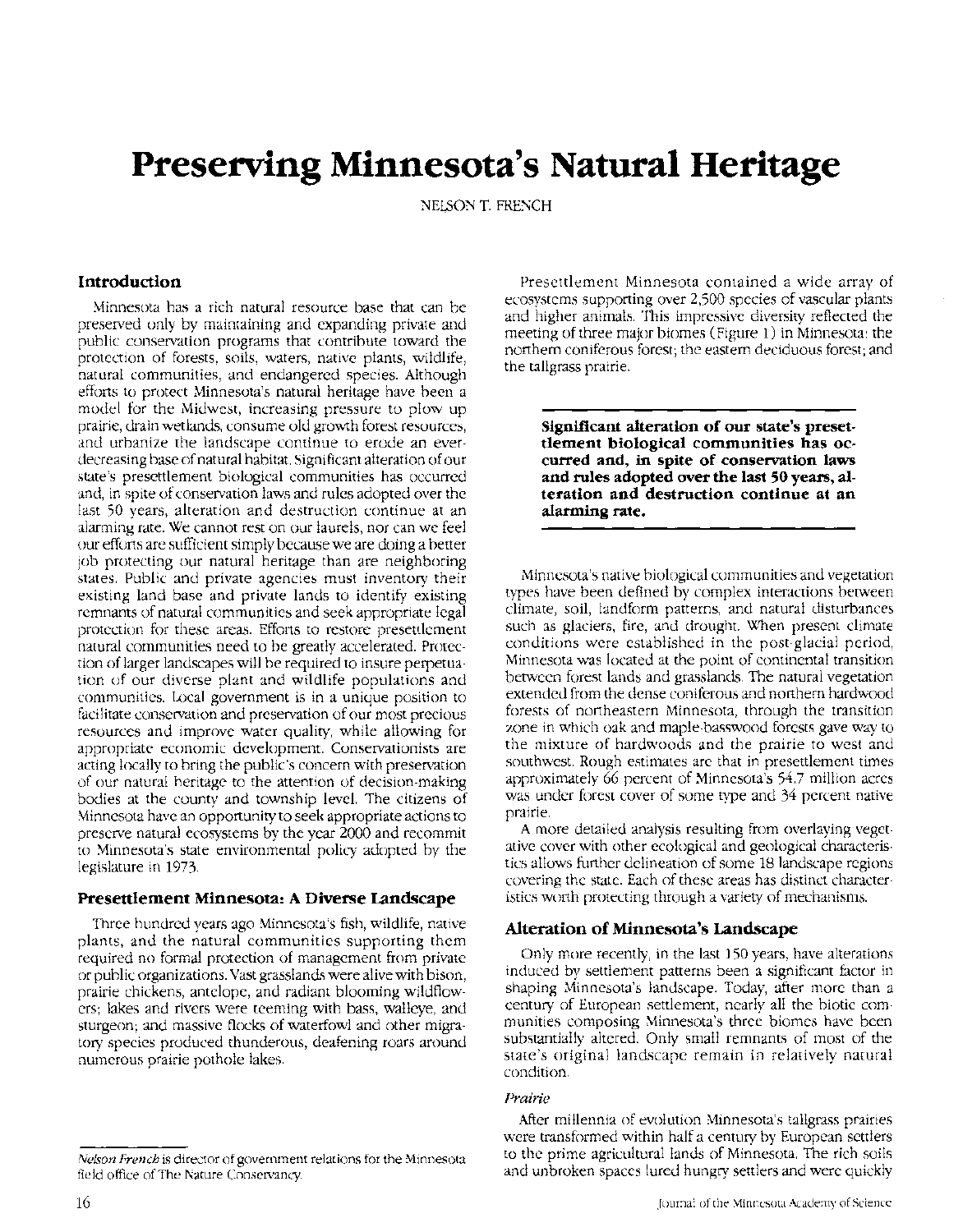

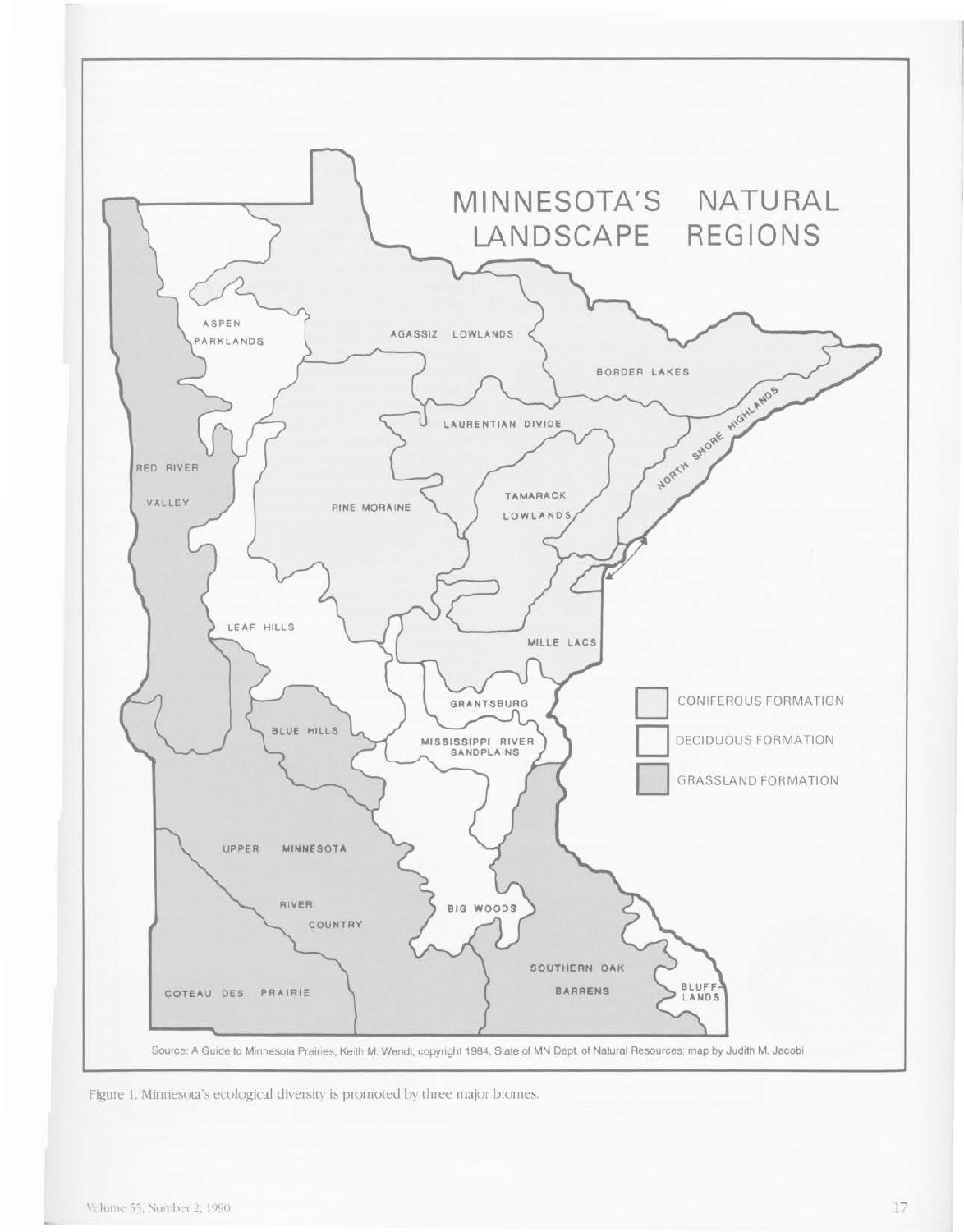exploited for human use. Existing plants and animals gave way to new species that were either cultivated by humans or were able to adapt to the conditions made by humans. As a result, the natural, or "true," grasslands in Minnesota all but vanished. The vast tallgrass prairie that once covered a full one-third of the state, nearly 18 million acres, has been reduced to less than 150,000 acres- more than a 99 percent loss. The remaining prairie tracts range in size from less than an acre to several thousand acres. Protection of these areas is necessary to provide future generations with an opportunity to view the natural landscape and is critical for scientific study of the natural and genetic diversity of the plant and animal inhabitants. Figure 2 shows the amount of native prairie remaining in Minnesota in 1989. Approximately one-half, about 75,000 acres, of the remaining prairie resource has been afforded formal protected status.

#### *Forests*

Minnesota's forest resources have undergone significant alteration in settlement times. Early settlers expanded the prairie frontier to the north and east by removing extensive acreages of hardwood forests from the forest-prairie transition zone. A prospering lumber industry, which began along water courses, was extended as the railroads opened up new land to development. By 1890, the State's forest land base had been reduced by 5 million acres and today, only one-half of the State's original forested land base remains in forest cover, and not much of this in an undisturbed state. Much of this land has been and continues to be managed to support the healthy, and expanding, forest industry which produced 4.5 million cords of wood and employed 51,000 workers with a payroll of some \$1.4 billion in 1986. The total economic impact of forest products activities in Minnesota approached \$3.8 billion in that year, making it the third largest manufacturing industry in the State. Environmentalists are beginning to raise questions about the future of Minnesota's forests in light of tremendous expansion in forest product activities and the resulting increased demand for wood in the past 10years. Among other things, the conservation community believes that serious consideration for protection of biological diversity and remaining forest natural areas must occur in concert with this increased economic activity. The largest contiguous area of climax deciduous forest - the Big Woods - is now restricted to small, scattered islands of forest

surrounded by croplands. The great stands of pine that once defined the north woods have been converted to essentially pure forests of aspen and birch through logging which began in the late 1800s. The remnants of some of the most disturbed northern forests have been described by Searle as a "legacy of abandoned tote roads, railroad grades, dams, and cutover lands that plagued the  $\dots \dots$  region for half a century  $(1)$ ."

#### *Wetlands*

More than 72 percent of Minnesota's original wetlands, and nearly all of the prairie wetlands, have disappeared from the landscape in the last 130 years. Many millions of acres of wetlands fell victim to state and federal policies that for all too long encouraged drainage and development at a tremendous cost to wildlife, water quality, and Minnesota taxpayers (Figure 3). It is estimated that Minnesota contains some 70,000 miles of public and private drainage ditches. Not only have these drains eliminated millions of acres of wetlands and related wildlife habitat, but a high percentage of the remaining wetlands are affected by these existing drainage networks. Unfortunately it has been estimated that between the years 1980 and 1990, nearly 10 percent of the remaining wetlands in the prairie region will have been drained  $-$  an alarming 5,000 acres per year alone in this region of the state.

Although blessed with an abundance of natural resources, Minnesota's remaining native habitat continues to disappear at an alarming rate. As of this writing approximately 287 Minnesota species are experiencing significant population decline and have been classified as state endangered, threatened, or special concern. Despite these significant and continuing losses, however, the remnants of native habitats in Minnesota still support the vast majority of plant and animal species present at the time of European settlement. This is an encouragement to those who strive to preserve these small remnants.

## **Historic Efforts to Preserve Minnesota's Natural Heritage**

The decline of wildlife populations and habitat did not go unnoticed at the turn of the last century. Scientists and citizens alike were alerted to the need for efforts to "conserve" our natural resources. In response to increasing concern, Congress and the federal government began to regulate the

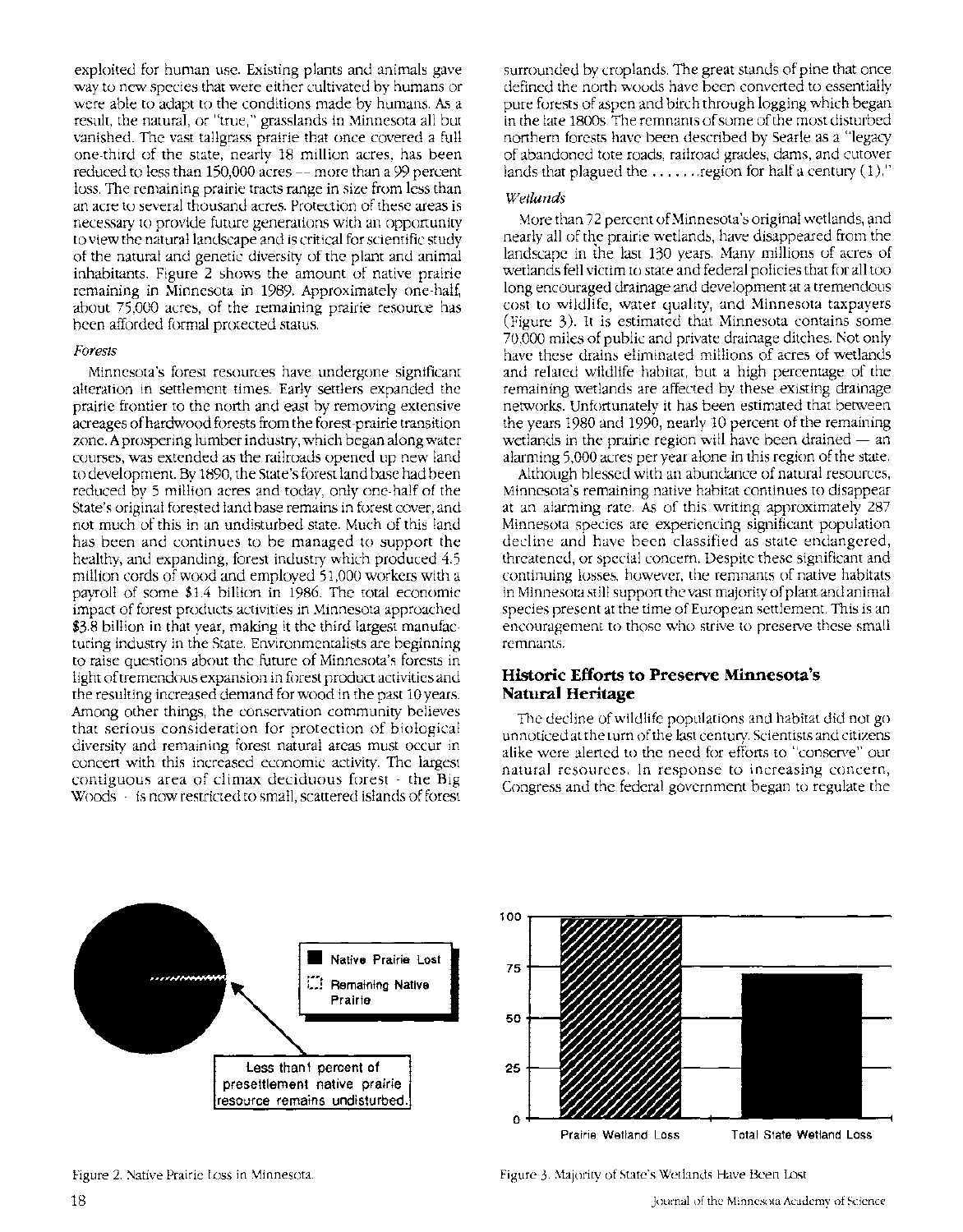taking of many species. State government also became increasingly involved in efforts to preserve forest, park, and wildlife areas. Proposals to establish large forest reserves for purposes of water and rainfall protection were floated at this time as well. In 1891, State Representative G.]. Lomen of St. Paul proposed a resolution calling for the creation of up to a 3 million acre national park on the Canadian border from lake Vermilion to Lake of the Woods. The resolution was adopted and forwarded to the Congress, Secretary of Interior, and President, who took no action on it. The 32,000 acre Itasca State Park was established later in the same legislative session to save a remnant of the primeval pine forest within the Mississippi headwaters. Efforts to reintroduce "threatened" species like the elk and caribou also occurred in the early part of this century.

By the early 1900s both the federal and state government were taking action to set aside vast areas of land, mostly in northern Minnesota for forestry purposes. Much of the land set aside for the Superior National Forest and Chippewa National Forest had been significantly altered by logging activities and natural systems were already disrupted. The creation of the Minnesota Department of Conservation in 1931, coupled with an avalanche of tax-forfeited lands passed to the state by county board resolution, ushered in a new era of professional natural resource management at the state level of government in the mid-20th century, as more than one-half of the land base for present state forests and parks was established between 1930 and 1950.

The Minnesota Academy of Science, the Society of American Foresters, the Izaak Walton League of America, and other interested individuals initiated efforts to begin identifying "unique and natural areas" for preservation at this same time. In 1932, the federal government established Pine Point Research Natural Area (RNA) in the Chippewa National Forest, the first such area set aside solely for the purpose of protecting a unique natural community for its own inherent ecological values. This action was followed by the designation, at the request of the Minnesota Academy of Science, of the Itasca Wilderness Sanctuary in Itasca State Park in 1939. Approximately 2,000 acres of the park were set aside "to remain unaltered by man ... the only portion of the park whose fate is determined by natural forces alone."

Increasing amounts of the lands in the public domain were being set aside for scientific and educational purposes. Areas such as Nerstrand Woods, the Cedar Creek Natural History Area, and the 22,000 acre Lake Agassiz Peat Land National Landmark were identified for management to preserve natural conditions. These actions marked the earliest efforts to identify and seek protection for Minnesota's most endangered natural resources. Still, far too many areas were being lost.

In june, 1954, Richard]. Dorer, Supervisor of the Bureau of Game, Minnesota Department of Conservation, initiated a crusade to "Save Minnesota's Wetlands." This effort was in response to three years of field work on a plan initiated in 1951 to spend \$6,500,000 to acquire 209,000 acres of agriculture zone wetlands described as "desirable privately owned potholes, marshes, bogs and non-meandered lakes in 900 townships of 65 counties." Dorer was pleased with the preliminary results achieved by July, 1954, when 11,235 acres had been acquired or optioned in 25 counties at a cost of \$340,000. Dorer's description of the situation and his plea continues to be delivered today. Dorer said we need the "foresight, the wisdom, the initiative, and the courage to demand of our duly elected representatives, the formulation

and the prosecution of a long-term program designed to assure the systematic restoration of the soils that have been depleted, and the desirable water areas or streams that have been destroyed or polluted..."

# **Conservation Lands - Public Land Ownership Today**

Federal, state, and local government exert direct control through ownership of approximately one-fourth of the Minnesota land base. Approximately 22 percent of Minnesota's 54.7 million acres are owned by the public sector, most of which is located in 22 northern forested counties. Less than 1 million acres of public land occurs outside this area in the remaining 65 counties.

Approximately 3.7 million acres of natural resource land are under federal ownership; consisting of two national forests, U.S. Fish and Wildlife Service refuges and waterfowl production areas, one national park, one scenic riverway, two national monuments, eight national natural landmarks, and water reservoirs managed by the U.S. Army Corps of Engineers.

The Minnesota Department of Natural Resources, initially established as the Minnesota Department of Conservation in 1931, dominates state public land ownership with management responsibility on approximately 5.6 million acres, about 10 percent of the total state land area. These lands consist of 1,021 wildlife management areas (500,000 acres); 82 state parks, recreation areas and waysides (225,000 acres); 58 scientific and natural areas ( 15,000 acres); 56 state forests (3.1 million acres); and about 1.5 million acres outside of designated outdoor recreation units. This represents more than 97 percent of state-administered land.

# **Funding for Land Conservation**

In 1963, the legislature enacted the Omnibus Natural Resources and Recreation Act and created the Minnesota Outdoor Recreation Resources Commission (MORRC). The charge given MORRC was to inventory and evaluate recreational and resource opportunities in Minnesota and obtain and appraise all studies, data, and reports previously prepared or currently in progress by public agencies, private organizations, and groups." The commission prepared reports on a menu of conservation concerns including Memorial Hardwood Forest, wildlife lands and wetlands, parks and recreation, water resources, scientific areas, and legislative and appropriation recommendations. The Legislative Commission on Minnesota Resources, funded in part by a portion of the state cigarette tax revenue, is the living legacy of this early effort to focus public attention on Minnesota's conservation needs.

In 1975, the Minnesota state legislature adopted the Outdoor Recreation Act which established the policy framework for refinement of the state's protection of the public land base. Among other things, the legislature found that "the unique natural, cultural, and historical resources of Minnesota provide abundant opportunities for outdoor recreation and education..., that the preservation and proper utilization of Minnesota's outdoor recreational resource is .. .increasingly important to the health, welfare, and prosperity of the citizens of Minnesota."

The legislature also initiated the Resource 2000 funding program in 1975, a major bonding program designed to provide the funds required to acquire lands for inclusion within the outdoor recreation system. Figure 4 shows the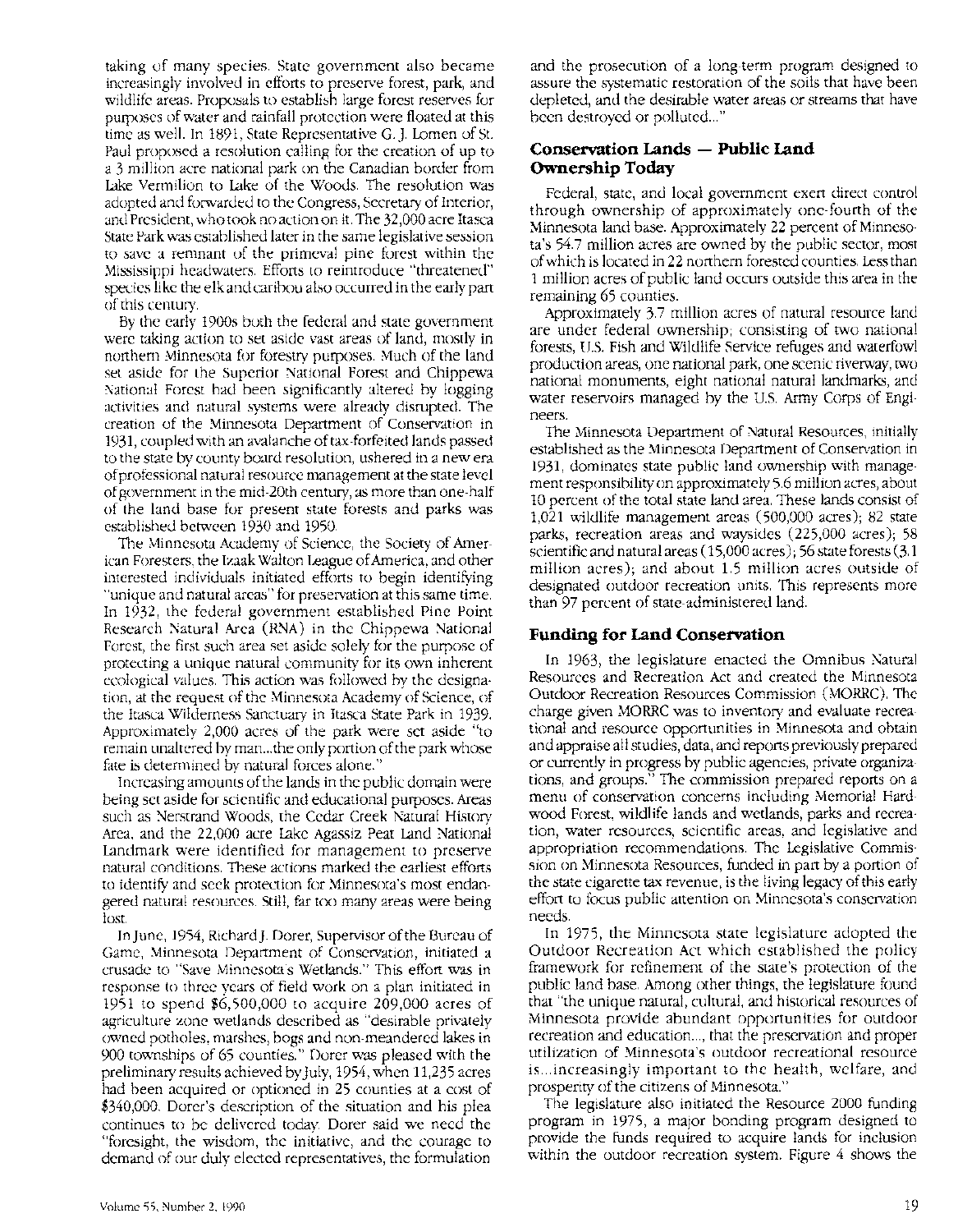

Figure 4. Minnesota Funding of Natural Resource Acquisition and Enhancement.

history of natural resource acquisition and enhancement funding through state general obligation bonds between 1975 and 1991. The program received an average of \$15.5 million every two years between 1975 and 1987. Note, however, that in 1985, only \$6.3 million was authorized for this program. The result of this decision by the legislature was to slow down acquisition of critical inholdings within state parks, wildlife management areas, and threatened natural areas. In addition, much needed enhancements, such as maintenance of infrastructure and construction of new visitor facilities and trails, were seriously delayed due to the scaling back of funding.

# Reinvest in Minnesota  $-$  Fulfilling a Vision for a New Land Ethic

In 1984, a committee formed by Governor Rudy Perpich called for a major reinvestment in Minnesota's natural resources through the comprehensive Reinvest In Minnesota (RIM) Program. The commission found that Minnesota's fish, wildlife and native plant resources were under severe stress and requested immediate action by the legislature to fund efforts to preserve, restore, and revitalize forest, farmland, and aquatic habitat, and protect the state's soil and water resources. The report called for \$60 million per year for a 10 year period. This level of reinvestment was justified economically by evidence that Minnesota's natural resources produce significant economic activity and contribute upwards of \$1 billion to the state's economy annually.

A coalition of 50 agricultural, conservation, environmental, and sportsman organizations immediately endorsed the findings and worked closely with the Perpich Administration, legislature, and state agencies to create the RIM program in 1986, and succeeded in obtaining \$16 million for the program. The RIM Coalition continued to work for funding in both the 1987 and 1989 budget sessions.

Millions of dollars have been appropriated through RIM for natural resource protection, enhancement, research, wetland restoration, prairie protection, and retirement of marginal agricultural land through the RIM conservation reserve easement program. The RIM public-private sector critical habitat matching fund has been one of the most successful components of the program, stimulating \$3.7 million in private conservation action which is matched with funds appropriated by the Legislature.

Figure 4 shows the transition from Resource 2000 to RIM funding in 1986, 1987, and 1989. Although marketed as a new program increasing the state's commitment to natural resource funding, RIM merely resulted in applying the same amount of dollars (less in constant dollars) to an expanded conservation agenda. The RIM program added a significant additional component involving expenditure of funds to protect natural resources on private lands, including incentives for private landowners to set aside for conservation marginal agricultural lands that should not be in crop production. While RIM has been a successful initiative, it has not provided the increased funding required to properly reinvest in Minnesota's natural resource base.

# Efforts to Identify, Protect, and Manage Minnesota's Endangered Natural Resources

In the early 1970s, the Minnesota legislature adopted a number of new laws in response to public demands to increase protection of Minnesota's air, water, and land resources. The 1973 Minnesota Environmental Policy Act was adopted "to declare a state policy that will encourage productive and enjoyable harmony between human beings and their environment; ... to promote efforts that will prevent or eliminate damage to the environment and biosphere and stimulate health and welfare of human beings; and ... to enrich the understanding of the ecological systems and natural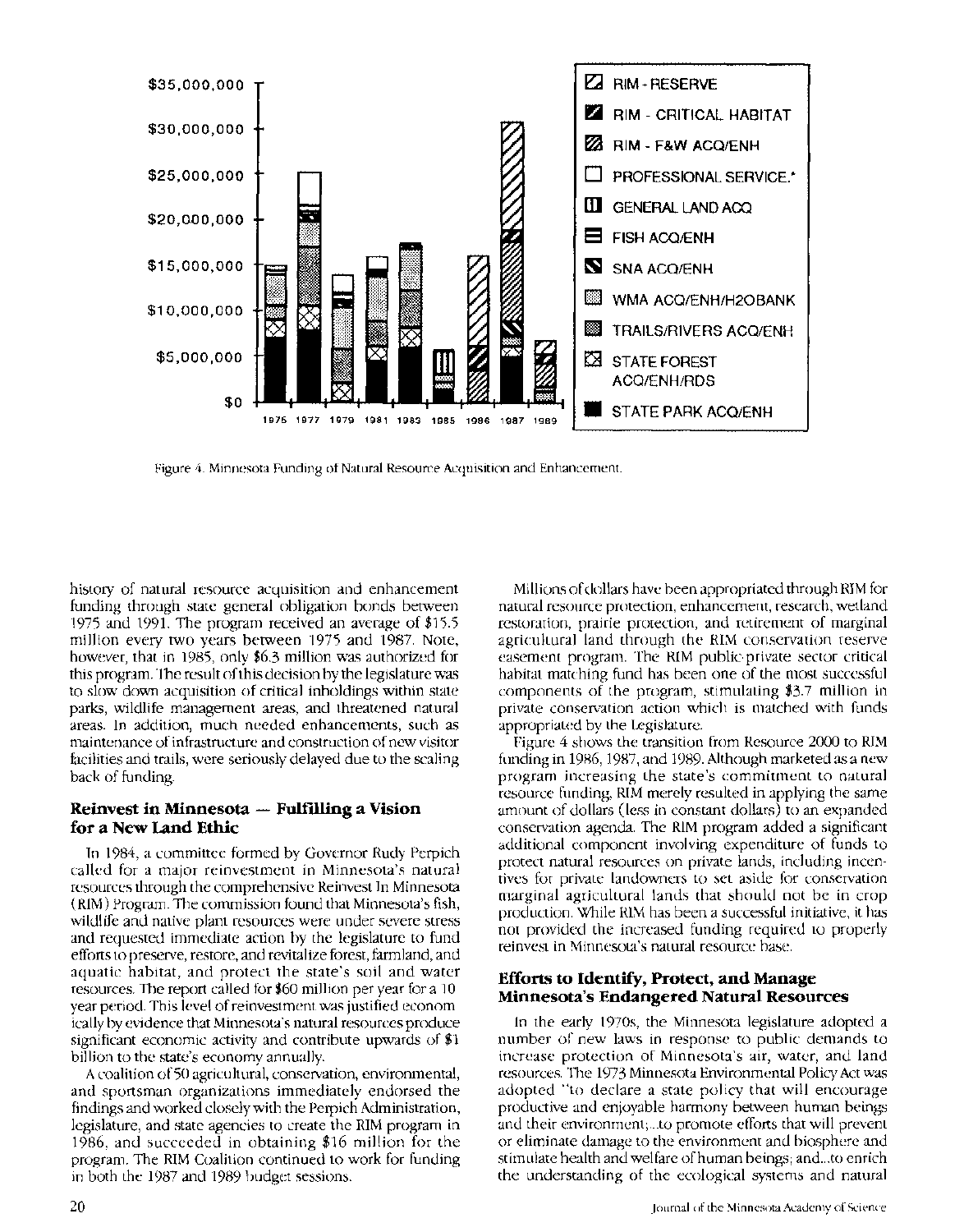resources important to the state and to the nation." Among other things, this law called for the State of Minnesota to "preserve important existing natural habitats of rare and endangered species of plants, wildlife, and fish, and provide for the wise use of our remaining areas of natural habitation, including necessary protective measures where appropriate..."

In the mid to late 1970s, several programs consistent with this policy were established to inventory, protect, and manage Minnesota's most endangered natural resources. Initially these programs were supported by modest levels of federal funding of research work on federally listed endangered species, specifically the gray wolf and bald eagle. These programs have grown significantly in the last decade.

#### *Natural Heritage Program*

In 1979, funding made available by The Nature Conservancy and the Legislative Commission on Minnesota Resources (LCMR) created the Minnesota Natural Heritage Inventory Program within the Department of Natural Resources. The sole purpose of this program is to conduct field inventory and research on the numbers, condition, and distribution of rare plants and animals, ecologically sensitive plant communities, and other natural features now uncommon on the landscape and maintain an extensive database documenting their occurrences. In 1987, The Nature Conservancy and the Legislative Commission on Minnesota Resources initiated the Minnesota County Biological Survey, a detailed county-bycounty inventory of endangered natural resources designed to expand the database and assist in setting conservation priorities and local planning efforts. Two years of field work in seven Minnesota counties has resulted in a doubling of the recorded elements in the heritage database.

#### *Scientific and Natural Areas Program*

Minnesota's state Scientific and Natural Areas (SNA) Program, established by the legislature to protect and manage natural ecological communities and unique natural resources, received a small operating budget in 1971 to initiate a program to establish a complement of natural areas to preserve Minnesota's biological diversity. This program has grown steadily and now consists of 58 designated natural areas totalling 15,000 acres.

Minnesota's Outdoor Recreation Act authorizes the designation of SNA units within state parks and state forests such as the Black Lake Bog SNA in the Nemadji State Forest and the Queens Bluff SNA in O.L. Kipp State Park. Management and dedication of existing state public lands for ecosystem value, though an important protection activity, has met with limited success. State parks have historically protected scenic and natural values of land within their boundaries, however, only recently have resource management personnel been charged with planning for the protection and enhancement of natural features within the parks. Natural ecosystem management also needs to be further developed in state forest land management practices. The forest planning process required under the Minnesota Forest Planning Act has been instrumental in promoting forest resource management decisions that recognize the need to designate natural areas within state forests. State wildlife management areas, although not available for formal natural area designation, contain extensive natural ecological communities. Management plans for these areas are being modified to take into account appropriate stewardship activities. Efforts to protect endangered natural resources on these areas need to be enhanced. It is critical that identification and designation of SNA quality sites on state park and state forest land be conducted in the next decade.

#### **Landscape Conservation**

Conservation biologists are increasingly coming to the conclusion that to preserve biological diversity and the integrity of natural systems into the future we are going to have to focus increased attention on preserve shape, proximity to other preserves, landscape diversity, and size. The concept of preserving large landscapes of multiply zoned, multiply owned preserve complexes is not new to conservationists. As long ago as 1892, New York establishec the 6 million acre Adirondack Park, a successful effort t< preserve the integrity of this beautiful area.

**If we are to protect the full diversity of the prairie ecosystem in Minnesota, we will need to establish a network of small and large preserves connected by appropriately managed buffer areas.** 

Fragmentation of habitats is causing serious problems for the survival of many species. Effective preservation of Minnesota's biological diversity will require conservation at the landscape level in combination with the preservation of remaining small remnants of pristine habitat. Increasingly we must look at the opportunity to meet multiple objectives by planning across traditional natural resource program areas and politically imposed boundaries, as occurs when using the watershed landscape as the planning unit boundary.

The Minnesota Department of Natural Resources has already coordinated efforts to develop a statewide long-range plan for landscape conservation through the Prairie Landscape Reserve Act adopted by the legislature in 1987. This act requires the Department of Natural Resources to plan for the design and implementation of large prairie landscape reserves. This concept, as outlined in statute, envisions management of contiguous land areas of2,000 acres or larger, comprised of an integrated network of public prairie lands, restoration sites, and private prairie lands. Prairies less than 1,000 acres are too small to sustain badgers, bison, prairie chickens, upland sandpipers, and other wide ranging species. If we are to protect the full diversity of the prairie ecosystem in Minnesota, we will need to establish a network of small and large preserves connected by appropriately managed buffer areas.

In 1985, the Minnesota legislature enacted the Comprehensive Local Water Planning Act in an effort to stimulate local action to identify and address water quality concerns and related land resource management. Approximately 60 of the 80 non-metropolitan counties have embarked on this voluntary effort to identify the scope of local water problems and seek solutions to very serious environmental problems. Several groups of counties are exploring the possibility of implementing portions of their local water plans in concert with adjacent counties located within the same watershed. This is creating tremendous new opportunities for more holistic natural resource management and protection of precious water and related land resources.